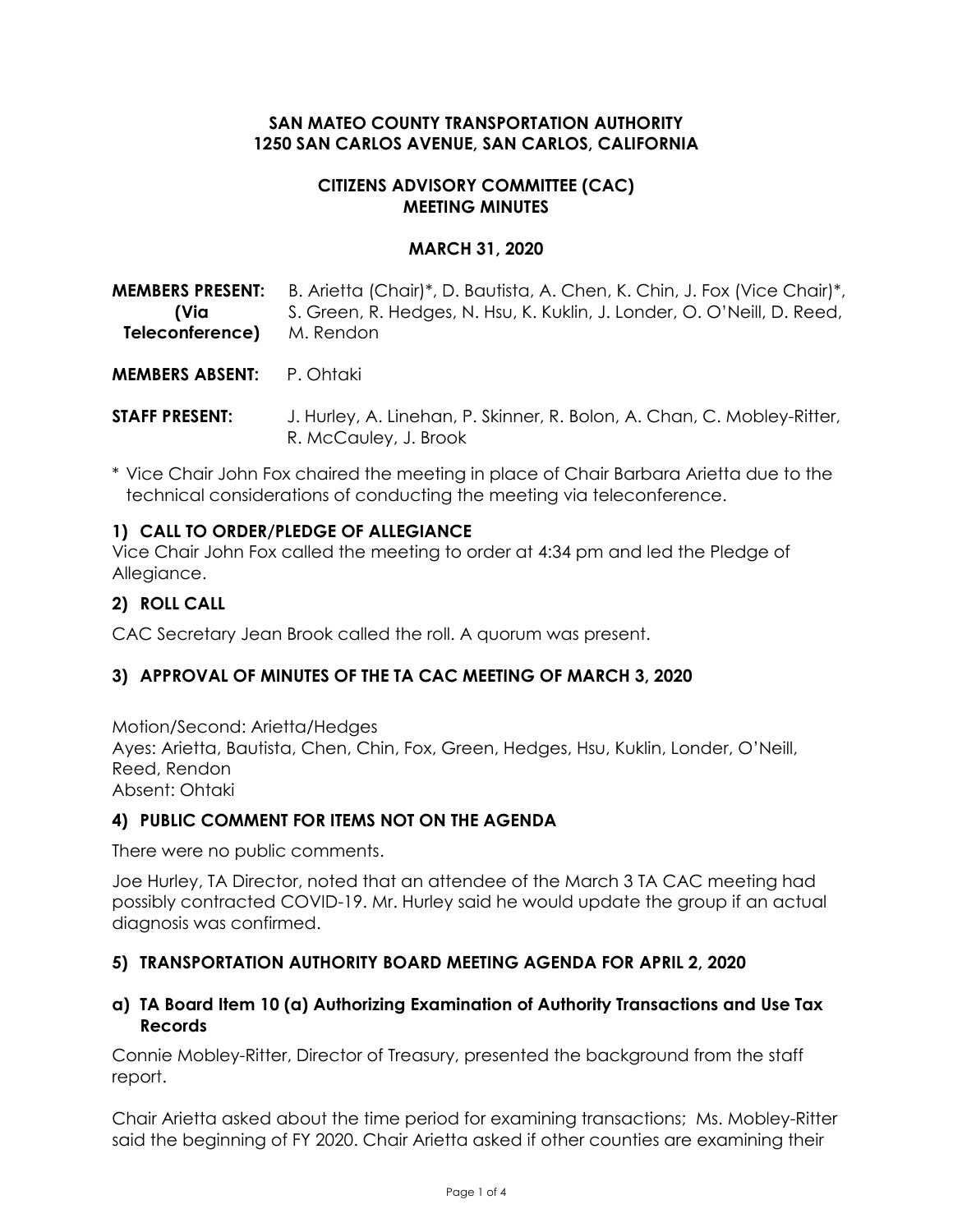transactions and use tax records. Ms. Mobley-Ritter said that the TA has been looking at doing so for some time, but considers it a priority with the anticipated drop in sales tax resulting from the COVID-19 shelter in place.

Rich Hedges asked if the collection of Internet use tax was included in the transactions. Ms. Mobley-Ritter said that Internet taxes are expected to increase in February and March due to an increase in online shopping.

Motion/Second: Hedges/Arietta Ayes: Arietta, Bautista, Chen, Chin, Fox, Green, Hedges, Hsu, Kuklin, Londer, O'Neill, , Rendon Absent: Ohtaki, Reed

#### **b) TA Board Item 11 (b) San Mateo County Shuttle Program Draft Funding Recommendations**

Peter Skinner, Director, Grants and Fund Management, provided a presentation.

Ms. Arietta asked why the Oracle shuttle was not recommended. Mr. Skinner said it had very low ridership and a high cost per passenger.

Steven Green asked about Belmont-Hillsdale commuter shuttle. Mr. Skinner said it had low ridership over the last 13 months. He said that the 25<sup>th</sup> Avenue Grade Separation Project should have sufficient funding to operate the shuttle.

Diana Bautista said that she wondered how many shuttle operators will be allowed back to work once the shelter in place is over, given the possibility that some workers may continue to work from home. Vice Chair Fox said that the outcome remains to be seen.

Vice Chair Fox asked about the impacts of COVID-19 on funding that were alluded to in the presentation. Mr. Skinner said that to fund the shuttle program, the TA is relying on a portion of the unallocated balance of sales tax funds that it has. He said that because the projected income -- and consequently sales tax funding -- will be less, the TA needs to create a financial cushion to be able to pay shuttle sponsors.

Mr. Hedges said that SAMCEDA (San Mateo County Economic Development Association) had predicted that by mid-May, sales tax receipts will indicate the effects of the COVID-19 situation. He noted the Columbus Day Effect, i.e., a small reduction in traffic that impacts the daily commute.

Dave Reed noted that business at his retail hardware store has been up over 30 percent concurrent with a 25 percent reduction in staff within the past two weeks.

Jeff Londer commented that while he was working in Houston, the traffic improved during a period of 10 percent unemployment.

## **c) TA Board Item 11 (c) Grade Separations – 25th Avenue Grade Separation Project**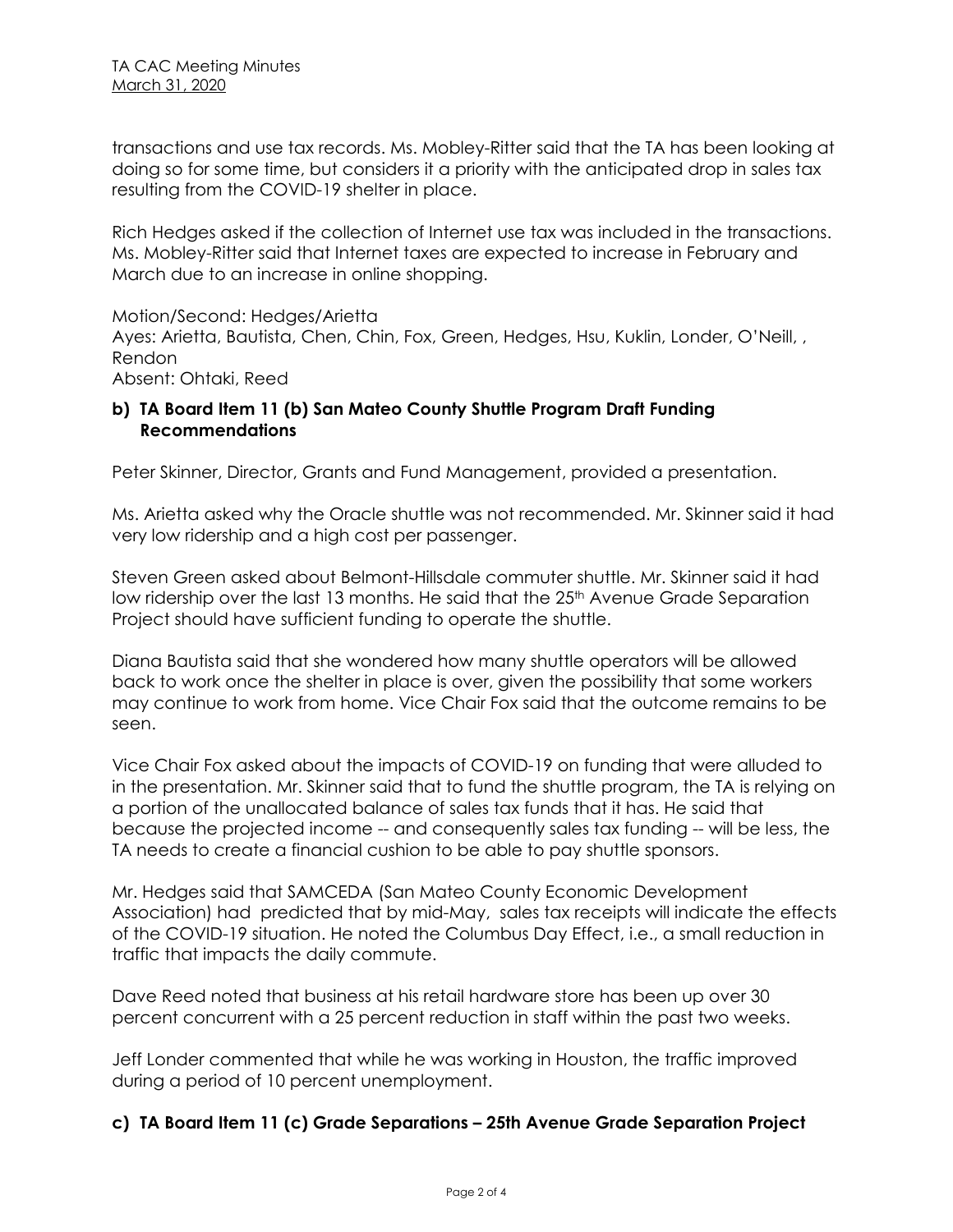Rafael Bolon, Project Manager Consultant, Engineering and Construction, provided a presentation. He noted accommodations that were being made during the Hillsdale Caltrain station closure, including SamTrans transfers to ECR routes.

Naomi Hsu said that she had been informed by Caltrain that there might be an extra stop for the Belmont-Hillsdale shuttle at East 28<sup>th</sup> Avenue and South Delaware Street in San Mateo. Mr. Bolon confirmed that the City of San Mateo had recently approved the new stop to be added.

Vice Chair Fox commented that the planned coordination of Caltrain and buses would provide welcome visibility of SamTrans service. Mr. Bolon said that he had heard that people were surprised that the service existed. Vice Chair Fox said that more outreach is needed to current non-riders of SamTrans.

#### **d) TA Board Item 11 (a) State and Federal Legislative Update and Approval of Legislative Proposals**

Amy Linehan, Public Affairs Specialist, briefly summarized highlights of recent federal and state legislation. She talked about the recent Executive Order that had been signed to provide COVID-19 financial relief.

She noted that Governor Gavin Newsom had declared a state of emergency beginning March 4, with subsequent updates.

Ms. Linehan said that she was requesting approval of the Board to support AB 2121 regarding traffic safety monitoring and SB 797 regarding funding for transit-oriented housing and housing infrastructure.

Motion/Second: Hedges/Arietta Ayes: Arietta, Bautista, Chen, Chin, Fox, Green, Hedges, Hsu, Kuklin, Londer, O'Neill, Reed, Rendon Absent: Ohtaki

#### **e) TA Board Item 5 (b) Acceptance of Statement of Revenues and Expenditures for February 2020**

Motion/Second: Arietta/Kuklin Ayes: Arietta, Bautista, Chen, Chin, Fox, Green, Hedges, Hsu, Kuklin, Londer, O'Neill, Reed, Rendon Absent: Ohtaki

## **f) TA Board Item 5 (c) Acceptance of Measure A Semiannual Program Status Report**

Mr. Hurley noted that the report includes both original Measure A and new Measure A programs. He said that the direction of the TA is to draw down the original Measure A funds first when possible/eligible now that Measure W is coming onboard.

Motion/Second: Arietta/Bautista